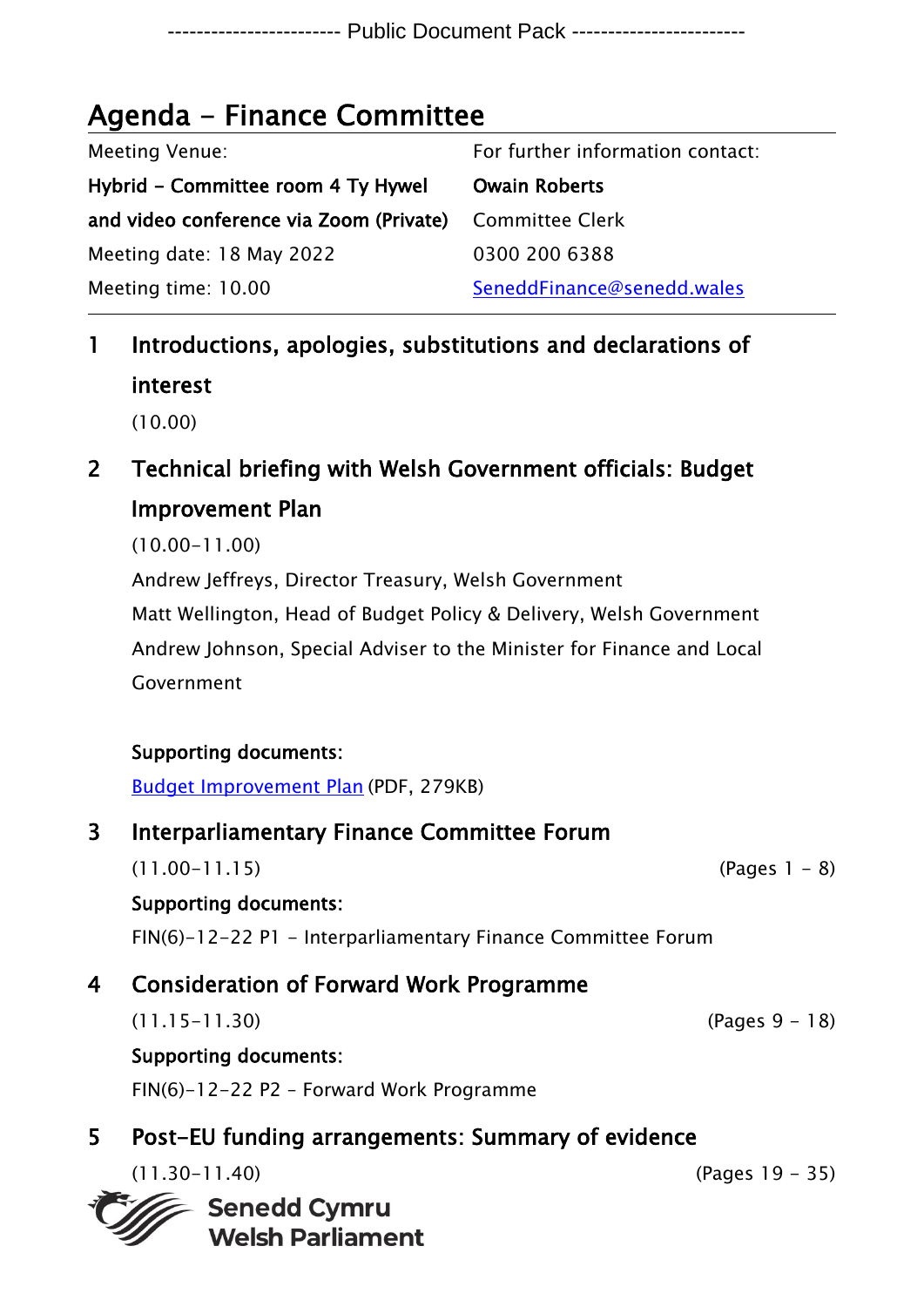### Supporting documents:

Research Service Brief – Summary of evidence Consultation [responses pack](https://business.senedd.wales/documents/s125214/Consultation%20response%20pack.pdf) (PDF 3MB)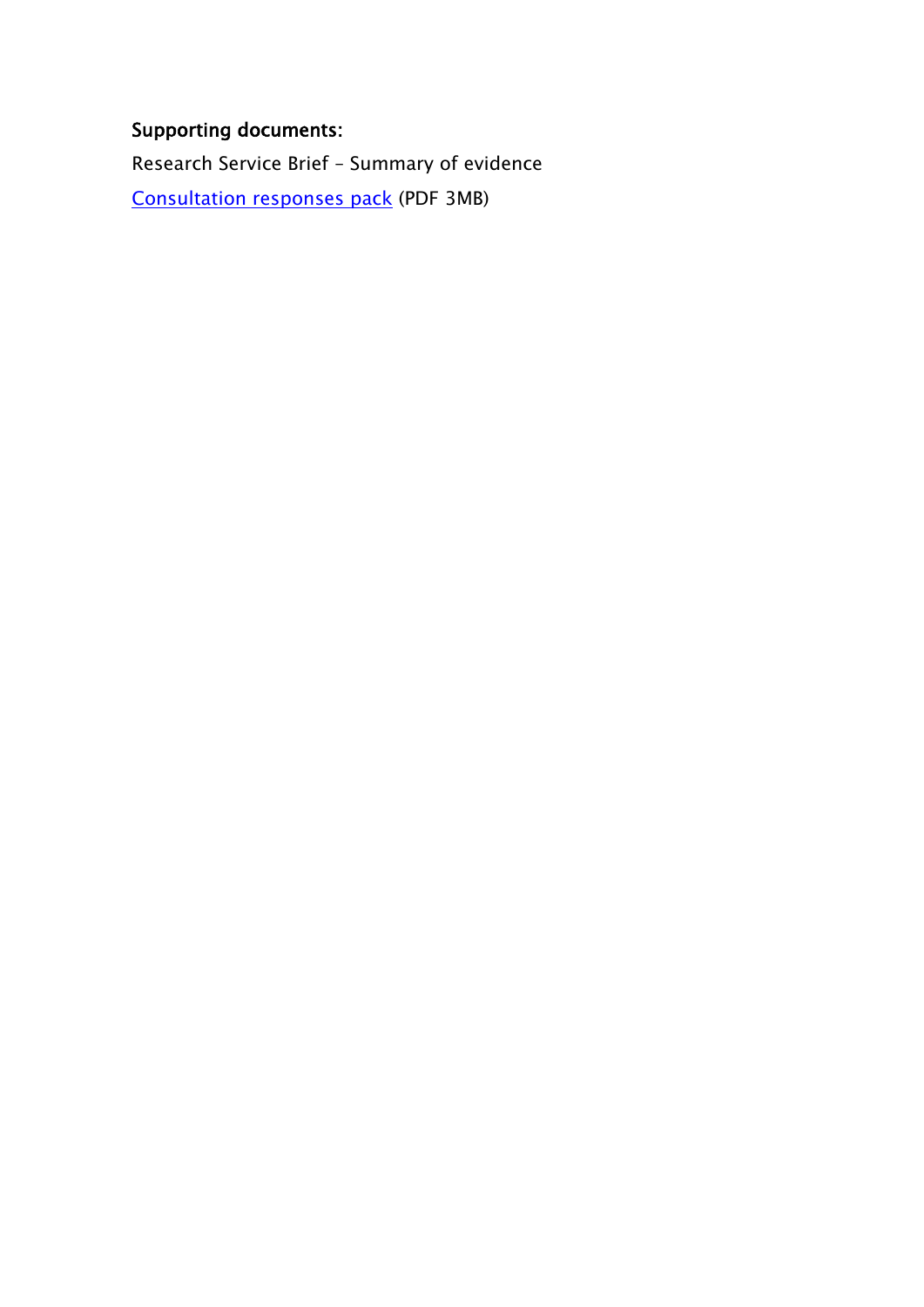# $\footnote{By since of gauge methods is of Sharating Green 7.42}\n\n Documen is Resalited\n\n Documen is Resalited\n\n Pack Page 1\n$

Document is Restricted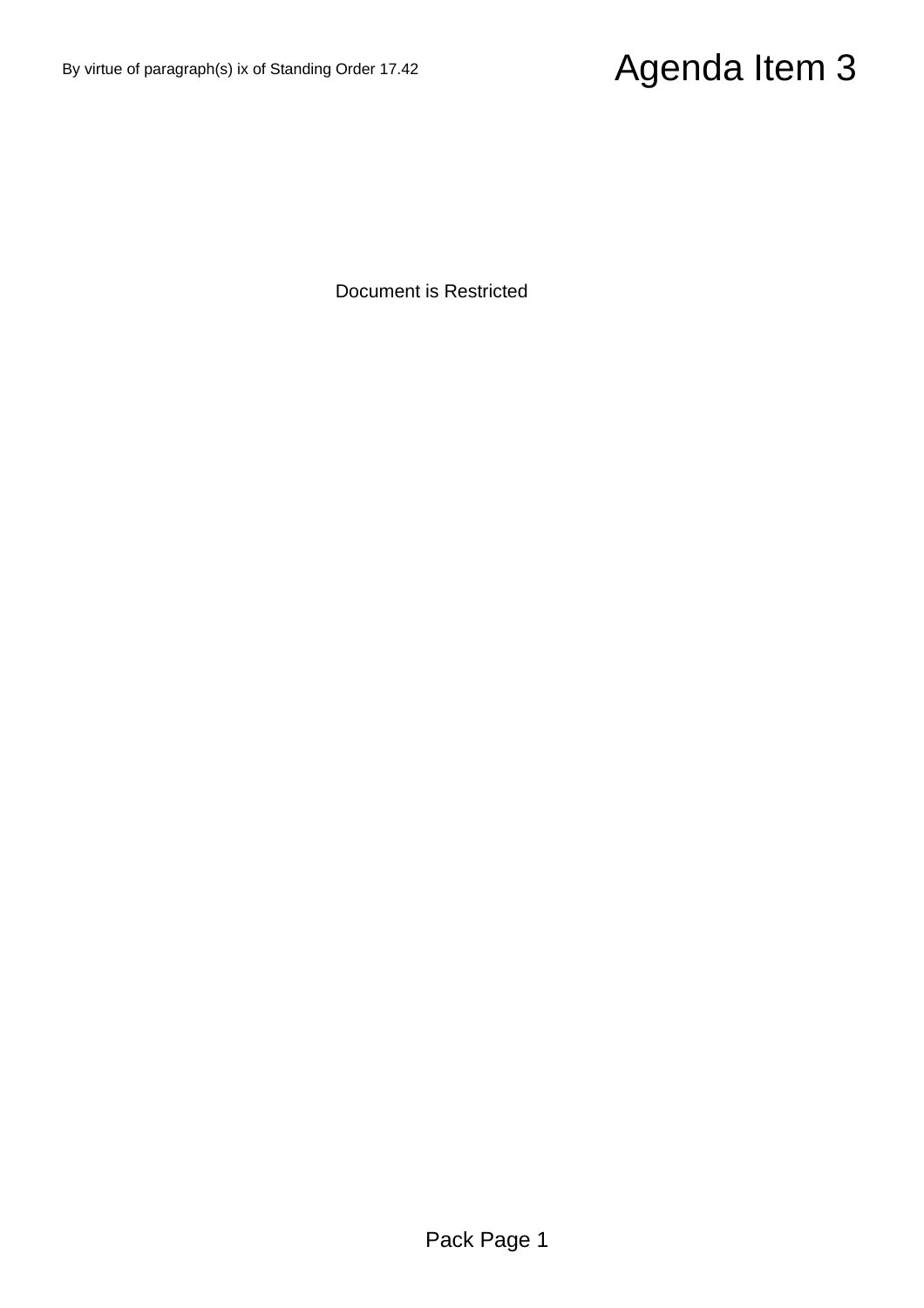# $\footnote{\textit{Py}~sine of paragraph (b) is of Sharidrig Green 7.42}\n \textit{Document is Resalited}\n \textit{Desalited}\n \textit{Bocument is Resalited}\n \textit{Page 9}\n$

Document is Restricted